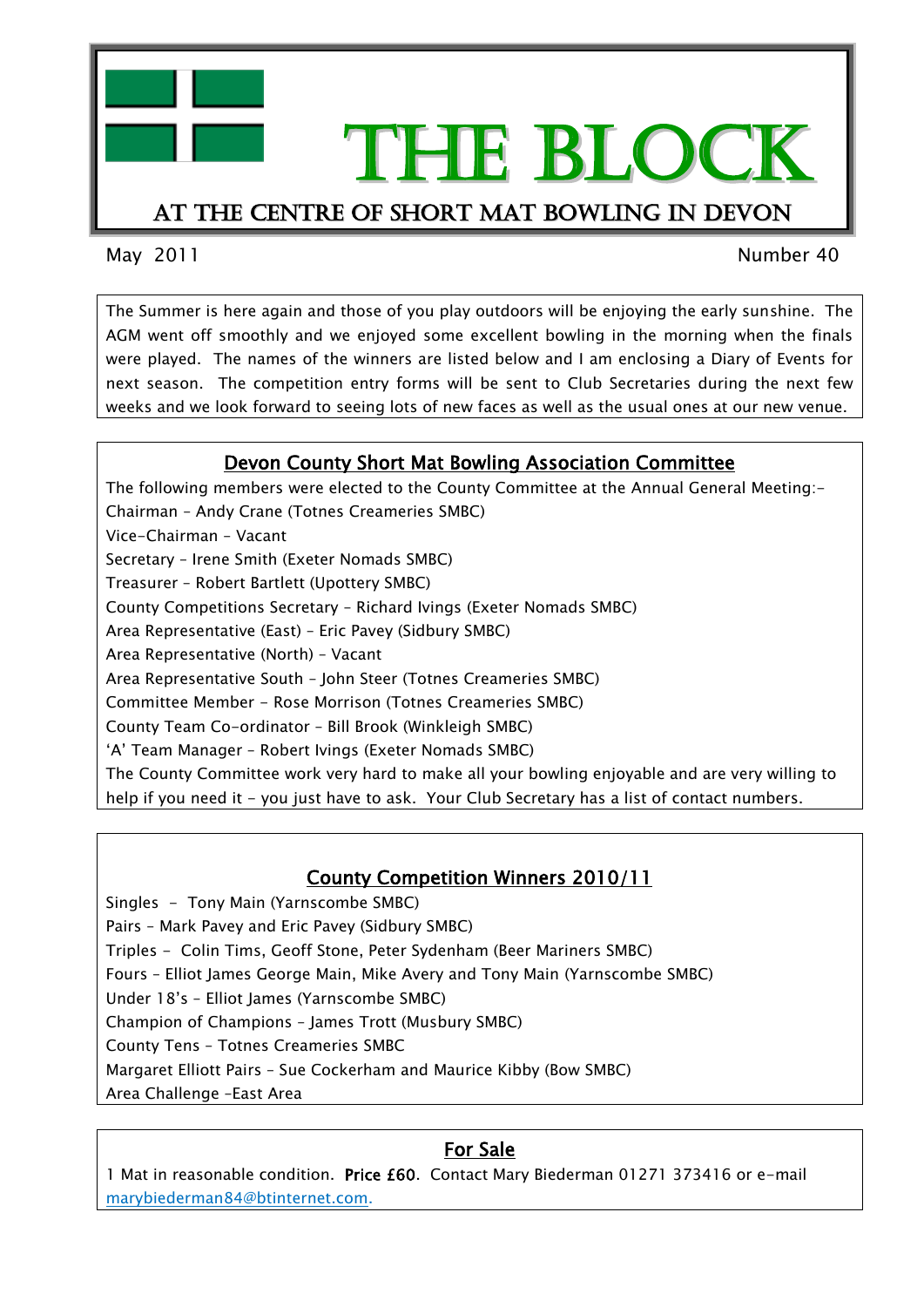# -2- **News from the Clubs**

### Albery and Shute Tournament

The prestigious Sports and Community Hall at Woolsery saw the culmination of a 3-day short mat bowling tournament on Wednesday 16th March, when teams from Westward Ho!, Winkleigh, Yarnsombe, South Molton and two from Merton came to the grand final.

Thirty-six teams from North Devon and North Cornwall had battled it out earlier in the week. Preliminary rounds were held at six different venues, with six teams at each, the winners of each round coming together for Wednesday"s event.

Spectators were treated to some excellent bowling from all teams, but Winkleigh and Merton each won both their round robin matches and so went head to head in the final match. Although they played an excellent game, Merton (Doreen Tolley, Larry Bignell and Graham Heaman) could not quite match Winkleigh"s form and so Jan Ovenden, Lorraine Axtell and Bill Brook went on to win the shield.

This annual charity event is sponsored by Albery & Shute, Funeral Directors of Woolsery. Our thanks go to David Albery and all the bowlers who took part, including clubs who kindly hosted the preliminary rounds. With their help, around £350 was raised for the North Devon Hospice.

Sally O"Neill, Tournament Organiser

## Slapton S.M.B.C. Charity Day

On their Charity Day on March 20th Slapton Bowls Club raised £1,000. £500 went to Chemotherapy Outreach (Kingsbridge) and £500 to Leukaemia and Lymphoma Research. Thanks to everyone for their support. The same state of the cathy Bowles, Slapton SMBC

### Winkleigh Triples Competition

The last Saturday in March saw 21 teams arrive at Winkleigh Sports Centre for the fifth Winkleigh Short Mat Bowling Club Flue and Chimney Specialist Tournament. The teams came from all over the County and as in previous years the Tournament was heavily oversubscribed. A most enjoyable day was had by all and a delicious meal of steak and kidney pie was served by Winkleigh Club members and very well received by all.

Each team played four games and the eventual winners were Margaret Smith, Shirley and John Parnell from Wonford who won all their games to narrowly beat Exeter Nomads on shot difference. They were presented with their trophy by a representative from Rangemoors, Flue and Chimney Specialist.

We are very grateful to Rangemoors for their continued support of our Club and this Tournament. Thank you to all the competitors and the hard working club members who helped to make the day such a success. We look forward to seeing you all again next year. Jan Ovenden, Winkleigh SMBC

### Exeter Nomads Ladies Pairs

This was held on 17th April and we had more teams than ever attending this year. 24 teams took part in a round robin in 6 groups of four teams. The winners of each group and the two highest runners up went on to play the knockout rounds and after some excellent bowling the final was between Pam Readhead and Di Milford from Ottery St. Mary and Margaret Neal and Tricia Tarr from West Hill. Tricia and Margaret were worthy winners and were presented with the trophy by the Chairman of Exeter Nomads Angela Mullerworth. Thanks to all at Nomads who put on a superb lunch of homemade soup, cheese and biscuits and fruit and helped in so many other ways. Irene Smith, Exeter Nomads SMBC